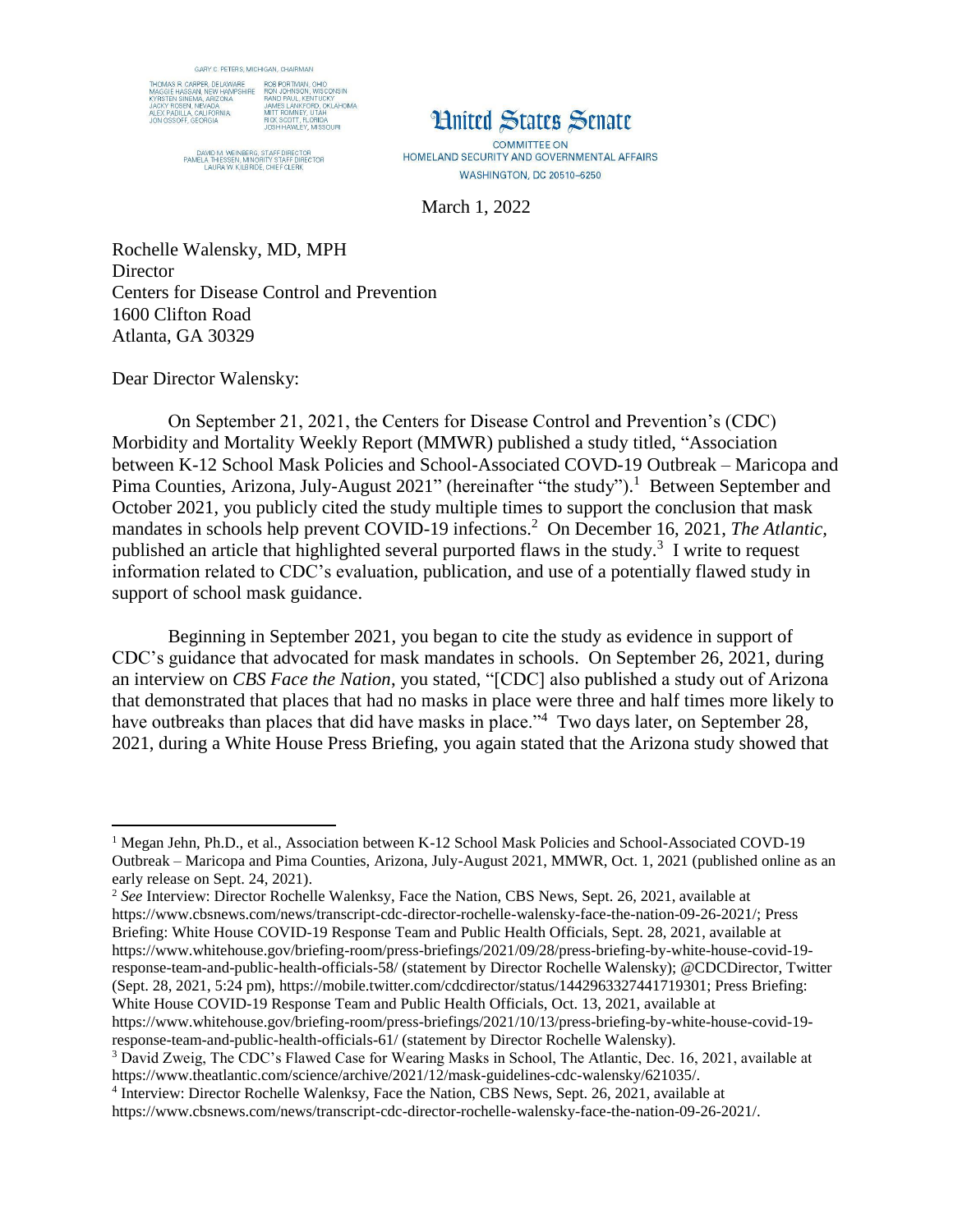Dr. Rochelle Walensky Mar. 1, 2022 Page 2 of 4

masking in school resulted in a three and half times reduction in COVID-19 outbreaks.<sup>5</sup> The same day, your official twitter account tweeted a similar statement.<sup>6</sup> On October 13, 2021, during another White House Press Briefing, you again cited to the Arizona study as evidence in support of CDC mask guidance.<sup>7</sup>

Following the publication of the study and your repeated public statements about it, *The Atlantic*, published an article that appeared to highlight a number of potential flaws with the study. Among the alleged flaws highlighted in the article were:

- The period of time selected for the study, July 15-August 31, 2021, resulted in data comparisons of schools that were open for as few as three weeks with schools that were open for as many as six weeks. According to the article, the schools without mask mandates were open longer than the schools with mask mandates;
- The study failed to determine whether the higher COVID-positive case rates in schools without mask mandates were actually due to transmission that occurred at school;
- County guidance potentially resulted in students at schools with mask mandates not being tested for COVID-19 at the same rate as students in schools without mask mandates. As the article notes, Maricopa County testing guidelines were defined by the mask status of the students in contact. Determining who to test based on masking status could lead to a potential detection bias; and
- The study failed to control for vaccination status in schools. $8$

Following publication of the article, the authors of the study submitted a letter to *The*  Atlantic taking issue with the flaws identified in the article.<sup>9</sup> During a briefing with my staff, CDC asserted that it stood by the study and the authors' rebuttal letter.<sup>10</sup> When asked when CDC was provided with the rebuttal letter, CDC initially stated it had not received the rebuttal letter.<sup>11</sup>

 $\overline{\phantom{a}}$ <sup>5</sup> Press Briefing: White House COVID-19 Response Team and Public Health Officials, Sept. 28, 2021, available at https://www.whitehouse.gov/briefing-room/press-briefings/2021/09/28/press-briefing-by-white-house-covid-19 response-team-and-public-health-officials-58/ (statement by Director Rochelle Walensky).

<sup>6</sup> @CDCDirector, Twitter (Sept. 28, 2021, 5:24 pm),

https://mobile.twitter.com/cdcdirector/status/1442963327441719301.

<sup>7</sup> Press Briefing: White House COVID-19 Response Team and Public Health Officials, Oct. 13, 2021, available at https://www.whitehouse.gov/briefing-room/press-briefings/2021/10/13/press-briefing-by-white-house-covid-19 response-team-and-public-health-officials-61/ (statement by Director Rochelle Walensky).

<sup>8</sup> David Zweig, The CDC's Flawed Case for Wearing Masks in School, The Atlantic, Dec. 16, 2021, available at https://www.theatlantic.com/science/archive/2021/12/mask-guidelines-cdc-walensky/621035/.

<sup>9</sup> Letter to Jeffery Goldberg, Editor-in-Chief, The Atlantic, from Megan Jehn, Ph.D., MHS, Associate Professor, Arizona State University, et al., Dec. 29, 2021 (on file with staff).

<sup>&</sup>lt;sup>10</sup> Briefing from CDC to the Senate Permanent Subcommittee on Investigations staff, Feb. 7, 2022 (notes on file with staff).

<sup>11</sup> *Id.*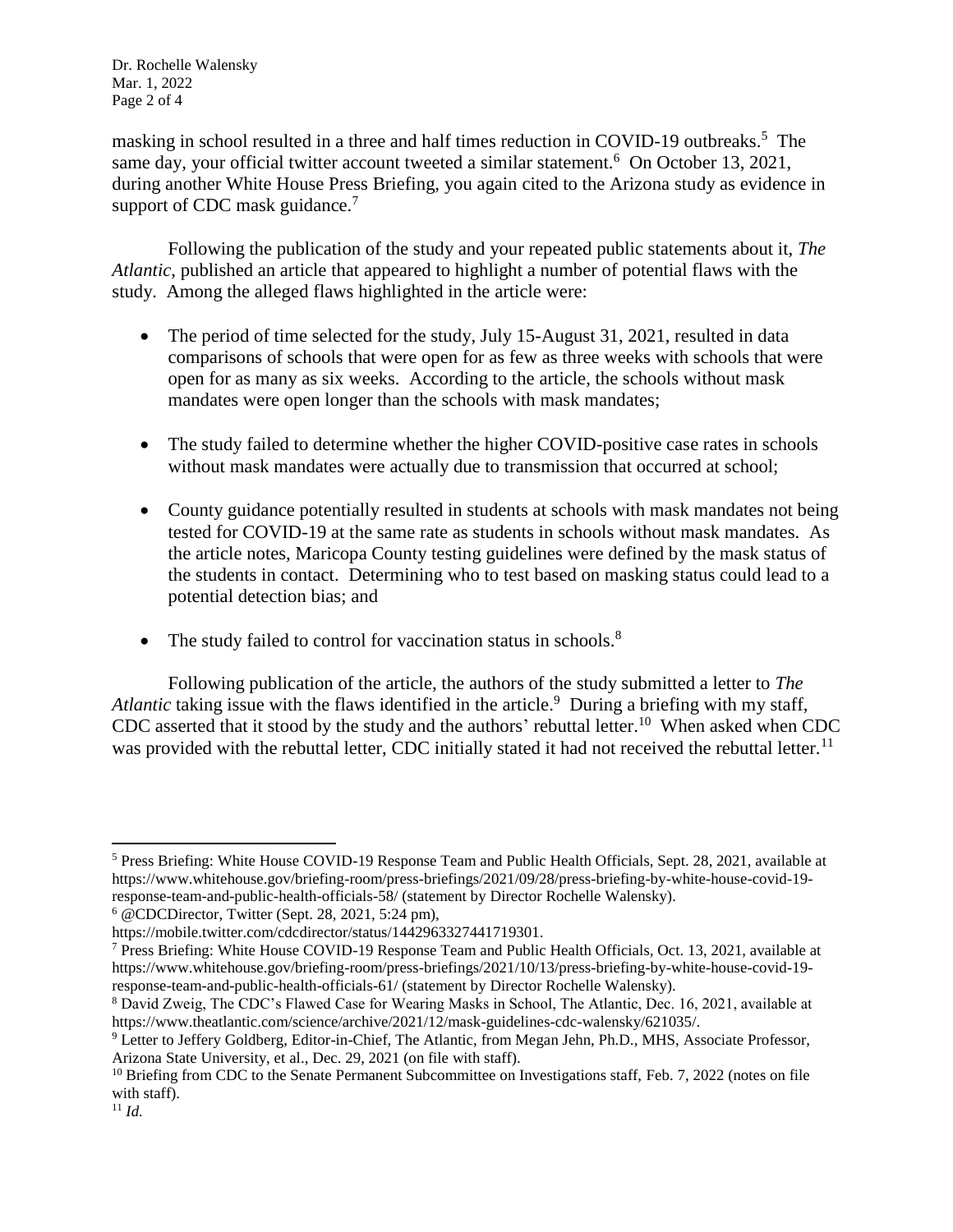Dr. Rochelle Walensky Mar. 1, 2022 Page 3 of 4

 $\overline{a}$ 

CDC later clarified that it had in fact received the letter on February 3,  $2022$ <sup>12</sup> The authors of the study, however, stated they sent CDC a copy of the letter "sometime the week of [December 20, 2021]." 13

Although CDC staff originally stated they stood by the study, you have recently made statements that appear to acknowledge the study's flaws. According to an article published in *Reason*, during a closed door briefing before the House Energy and Commerce Committee, you "acknowledged the 'limitations' of the Arizona study, as well as other studies the CDC has relied upon to inform their [school masking] guidance..."<sup>14</sup> The fact that you and the CDC appear to be willing to acknowledge potential flaws and limitations of this and other studies in nonpublic forums raises serious questions about CDC's commitment to transparency.

CDC's COVID-19 guidance has had and continues to have a direct impact on the lives of Americans as they attempt to navigate this pandemic. The lack of transparency from the CDC on pandemic policy throughout the past two years has been appalling. I request that you provide the following information and material by no later than March 15, 2021:

- 1. Did CDC receive a copy of the study authors' rebuttal letter to *The Atlantic* the week of December 20, 2021? If so, please explain why CDC apparently falsely stated it had not received a copy of the study authors' rebuttal letter until February 3, 2022;
- 2. All documents and communications referring or relating to the study;
- 3. All documents and communications between the CDC and the authors of the study;
- 4. All documents and communications referring or relating to Director Walensky's use of the study in public statements on September 26, September 28, and October 13, 2021;
- 5. All documents and communications referring or relating to the December 16, 2021 article published in *The Atlantic*;
- 6. All documents and communications referring or relating to the study authors' rebuttal to *The Atlantic* article;
- 7. All documents and communications referring or relating to Director Walensky's acknowledgement of the study's limitations;
- 8. A timeline on the CDC and MMWR review process for the study;

<sup>&</sup>lt;sup>12</sup> Email from CDC staff to Senate Permanent Subcommittee on Investigations staff, Feb. 9, 2022 (on file with staff); Email from CDC staff to Senate Permanent Subcommittee on Investigations staff, Feb. 16, 2022 (on file with staff) ("To the best of my knowledge, the letter was emailed to CDC on February  $3^{rd}$ ").

<sup>&</sup>lt;sup>13</sup> Email from Arizona State University staff to Permanent Subcommittee on Investigations staff, Feb. 24, 2022 (on file with staff).

<sup>14</sup> Robby Soave, In Leaked Audio, CDC's Rochelle Walensky Privately Confirms She Won't Relax School Mask Guidance, Reason, Feb. 16, 2022, available at https://reason.com/2022/02/16/cdc-rochelle-walensky-masks-schoolscovid-leaked-audio/.